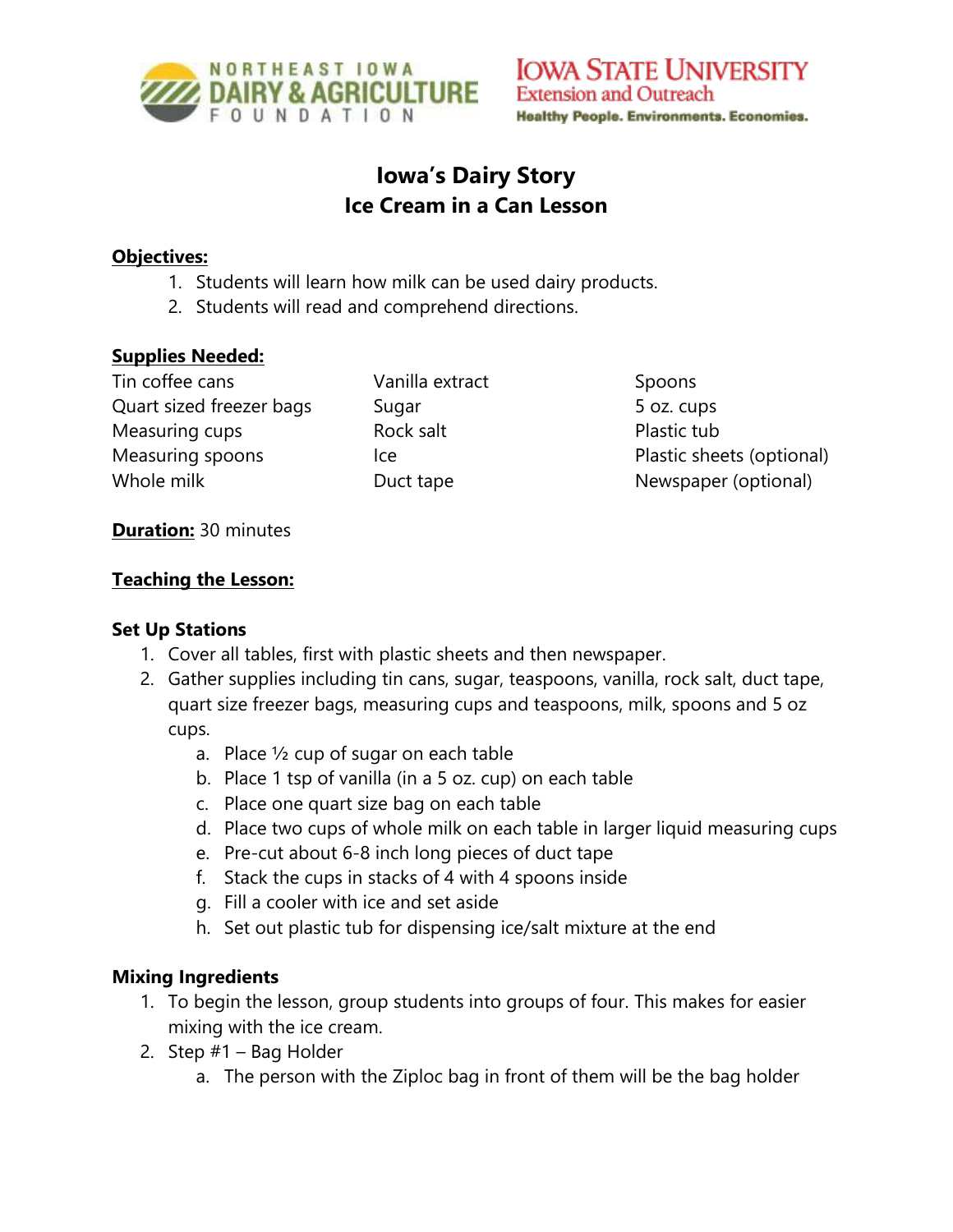- b. They need to open the bag without sticking their hand in or blowing air into due to germs. Ask them to open and hold open with their thumbs and give it a couple good shakes to incorporate air inside.
- 3. Step #2 Milk Pourer
	- a. The person to the left of the bag holder will pour in the two cups of whole milk.
	- b. They may stand if it is easier to pour, but bag holder must keep bag over the table.
- 4. Step #3 Sugar Pourer
	- a. The person to the left of the milk pourer will add the  $\frac{1}{2}$  cup of sugar to contents of bag.
	- b. If sugar spills on table, make sure to wipe up as it will stick to the can when rolling. As long as it's not significant, no more needs to be added to bag of ingredients, as what they have will be plenty.
- 5. Step #4 Vanilla Pourer
	- a. The person to the left of the sugar pourer will put in the vanilla. All measuring cups can then be picked up.
- 6. Step #5 All ingredients are in the bag. We need to close the bag, but first we need to squeeze out excess air.
	- a. The "milk pourer" will use both hands to clasp above the milk to squeeze out air.
	- b. As they do that, the bag holder will zip it shut.
	- c. Ask the bag holder to then pinch and slide their fingers along the Ziploc to ensure it is closed tightly.
- 7. Step # 6 Safety net, use duct tape to secure Ziploc
	- a. Ask for the "sugar pourer" to come grab a piece of duct tape from you, holding it at both ends as they walk back to their table (as it may get stuck to itself)
	- b. Demonstrate with one table how to place duct tape over bag.
		- i. Lengthwise, stick duct tape along Ziploc enclosure, so half of tape is on one side
		- ii. Fold other half over the zip so it is totally covered, if there is excess on ends, fold sticky side in.
	- c. Bag holder holds bag while others gently mix the contents until sugar is dissolved into the milk.
- 8. Step  $#7$  Place tin can at each table, it should be 3/4 filled with ice and about  $\frac{1}{2}$ cup of rock salt inside
	- a. Ask that they not touch inside due to rock salt & have them gently place bag into can and secure lid.